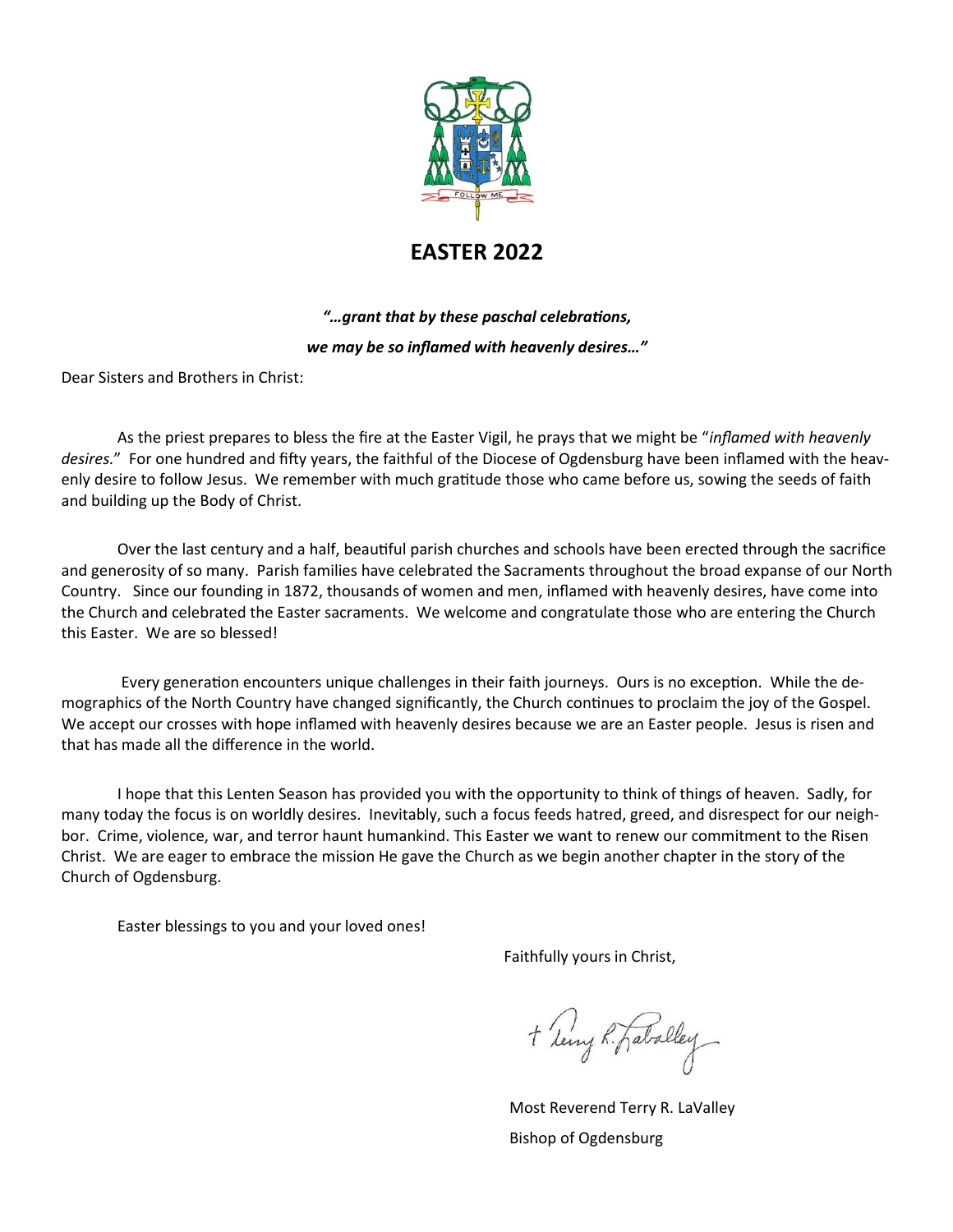## **ST. CECILIA'S FLOWER GIFTS**

### *EASTER FLOWER DONATION BY: IN LOVING MEMORY/HONOR OF:*

Mr. Reilly Pierce

| <b>ST. CECILIA'S FLOWER GIFTS</b> |                                                                                                                                        |  |
|-----------------------------------|----------------------------------------------------------------------------------------------------------------------------------------|--|
| <b>EASTER FLOWER DONATION BY:</b> | <u>IN LOVING MEMORY/HONOR OF:</u>                                                                                                      |  |
| M/M Michael Alexander             | Garret M. Alexander                                                                                                                    |  |
| Deacon/Mrs. Larry R. Ambeau       | Earl Stone, Beverly Stone & Robert Stone                                                                                               |  |
| M/M William Borzansky & Brian     | Harold & Doris Houppert, Joseph & Marjorie Borzansky, Walt & Daryl Houppert & Dora<br>Zehr                                             |  |
| Mrs. Leona Chereshnoski           | Deceased Chereshnoski & Hobbs family members                                                                                           |  |
| Mrs. Lorraine Caramanna           | <b>Edwin Baron and Pat Caramanna</b>                                                                                                   |  |
| M/M Stephen Casion                | John, Ellen & Joseph Casion, John Tooker & Irene David                                                                                 |  |
| Mrs. Phyllis Conley & Family      | Thomas Conley, Cathy Stich, the Stickel, Conley & Durant families                                                                      |  |
| M/M Frame Chamberlain             | Betty Stockwell & Michael Grossman                                                                                                     |  |
| Ms Barbara Corey                  | Harold & Catherine Hammond, Joanne Castle, Mike Hammond & Cindy Scee                                                                   |  |
| M/M Alvin Davis                   | Harold & Doris Houppert, Dora Zehr & Daniel J. Sorbello                                                                                |  |
| M/M Mike Denny                    | Tom & Edie Curtis, Nick Henry, Claude & Jessie Mae Denny, Edith Thompson, Chris Hen-<br>ry, Bill Stoodley, Tim Denny & Spencer Parsons |  |
| M/M William Eastman               | <b>Family and Friends</b>                                                                                                              |  |
| M/M Glen Fralick                  | Nikki Fralick & members of the Walton & Fralick families                                                                               |  |
| M/M Leroy Gooding                 | Gooding & Fawdry families, Jackie Hamilton, Cathy Davis & Aggie Denicola                                                               |  |
| M/M Jeff Hall                     | James & Patricia Howlett & James & Susie Hall                                                                                          |  |
| M/M Peter Hludzenski              | Hludzenski & Kavanaugh families                                                                                                        |  |
| M/M Stephen Kealy                 |                                                                                                                                        |  |
| Ms Candy Kotlowski                | Hank & Helen Kotlowski, Madeline Kotlowski & Eddie Kotlowski                                                                           |  |
| Mrs. Marilyn LaLone               | Ray LaLone                                                                                                                             |  |
| M/M Todd LaLone                   | <b>Maxine Frear</b>                                                                                                                    |  |
| M/M Douglas MacLLvennie           | Helen & Hank Kotlowski, McKena LaPlaca, Madeline Kotlowski & Ed Kotlowski                                                              |  |
| M/M James Mallan                  | Mary & Joseph Misercola, Cecilia & Sebastian Paluzzi, Joshua Sullivan & Elizabeth Howell                                               |  |
| M/M Charles Mayne                 | M/M Simon Clement, M/M Claude Mayne, Bernard, Donald, Robert, Leonard Clement<br>& Theresa Harmych                                     |  |
| M/M Terrence McGraw               |                                                                                                                                        |  |
| Mr. James Misczuk                 |                                                                                                                                        |  |
| M/M Vincent Moore                 | Jean Wagar                                                                                                                             |  |
| Mrs. Janet Nichols                | Shirley Nichols, Winnett & Anzalone & families                                                                                         |  |
| Ms Elizabeth O'Rourke             |                                                                                                                                        |  |
| M/M Kevin O'Rourke                | Jerome & Stephen Kaminski, Mary & Virginia O'Rourke, Alice &<br>Lennox                                                                 |  |
| Mr. William Ose                   | Al Ose Sr. family, John Schnaubel family, William Kaercher family, Richard Banning,<br>Vickie Ose & Mary Ose                           |  |
| Mrs. Linda Piddock                | <b>Piddock and Sinclair families</b>                                                                                                   |  |
| Mrs. Sandra Piddock               | Bice, Piddock, O'Connor, O'Driscoll families & Billy & David Murray                                                                    |  |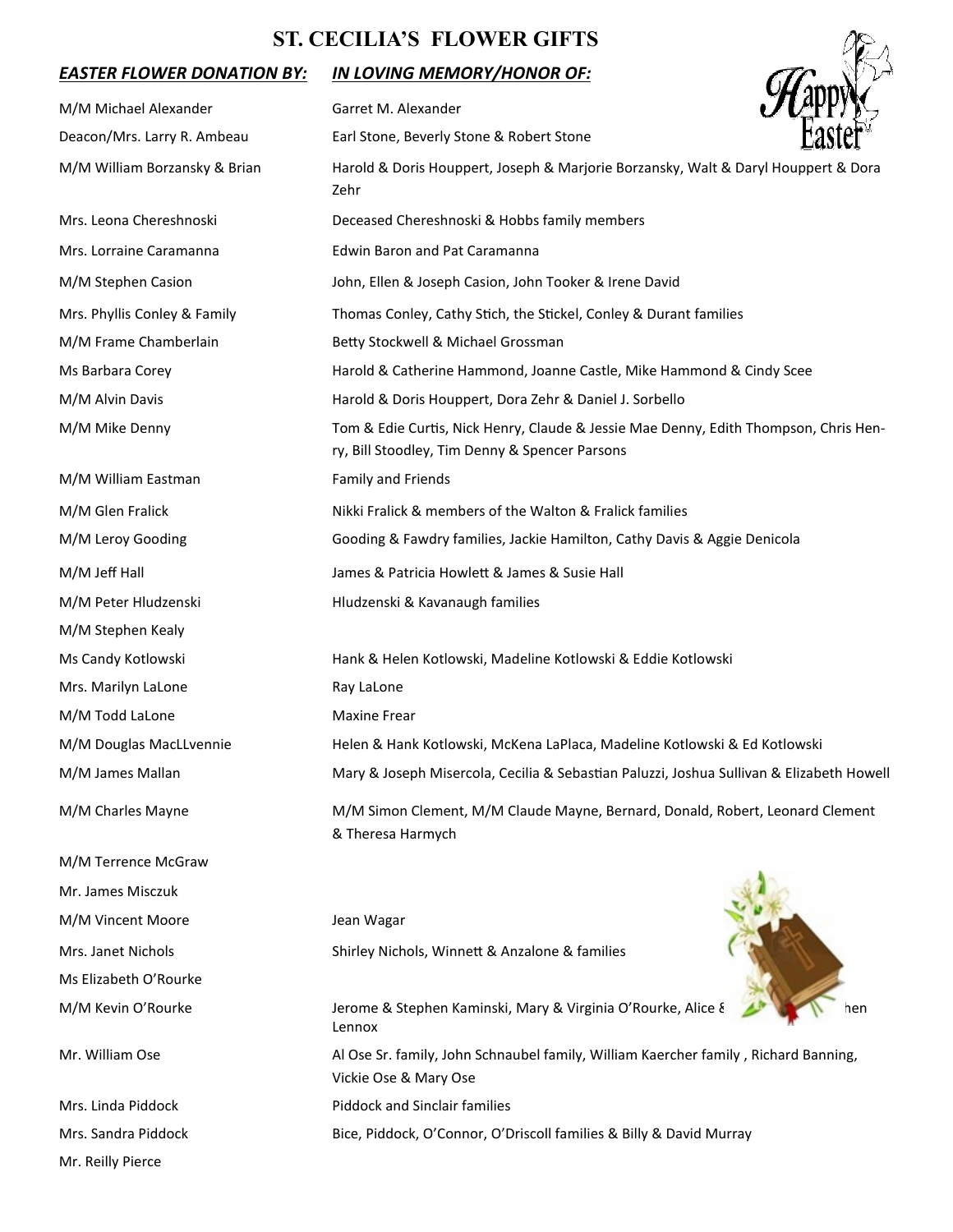## **QUEEN OF HEAVEN FLOWER GIFTS**

#### **EASTER FLOWER DONATION BY:**

| Deacon Larry & Vickie Ambeau  | Robert Ambeau, Ronald Ambeau & Christopher Ambeau                       |
|-------------------------------|-------------------------------------------------------------------------|
| Mrs. Mary Bryant              | Bruce LaLonde & William LaLonde                                         |
| Ms Cortney Chvala             | James Chvala Jr., Edward Ingro, Penny Cool & Rebecca Rhodes             |
| Mrs. Paula Cobb               | Bruce Cobb, Andrew Cobb, Jason Cobb & Iva Bell Bartlett                 |
| Ms Cynthia Connors            | Steve Connors & Githers family                                          |
| Mrs. Mary Cornell             | Jessica Cornell                                                         |
| M/M Matthew Costello          | Gregory Lewis, Elizabeth Dempsey, John Lewis & Virginia Lewis           |
| M/M Kenneth Doyle             |                                                                         |
| M/M Michael Heenan            | The Ukraine's                                                           |
| M/M Walter Jacobs             | Margaret Aiken Jacobs, Marylynn Russum, Lorraine Brewer & Mary Ann Jane |
| M/M William LaSage            | William D. LaSage, Donald Fisk, Madeline Fisk & Verna Lavery            |
| M/M William Maguire           | John & Ellie Toper, James & Beverly Maguire, Jimmy John Maguire         |
| DR. and Mrs. Richard Matarese | Arthur & Joanne Wright, Rocco & Frances Matarese                        |
| M/M James McGowan             | Jayne McGowan & Signe McGowan (in Honor)                                |
| M/M James Moreton             | Sidney Moreton, Roger Moreton, Shari Gerni & Rosemary Zehr              |
| M/M Mark Randall              | Peg & Roy Callahan                                                      |
| M/M Jerry Tackley             |                                                                         |
| M/M David VanBenschoten       | Frank Verrilli, Ernie Cherie, Sara Martin & Judy Fillback               |
| Mrs. Edna Verrilli            | Verrilli & Cherie families, Shirley & Bob VanBenschoten & Barb Boyle    |
| Mrs. Eunice Wescott           | Lewis Wescott                                                           |
| M/M Robert Williams           | Ed Henry & Eugene & Tillie Williams                                     |
| M/M Jeffrey Wisner            | Rose & James Chiodi, Thomas Berkey Jr. & Sr., Angelo Caputo             |
|                               |                                                                         |

# *St. Cecilia's Continued from other side*

Mrs. Rose Pirro & Family Mrs. Rose Pirro & Family M/M Rudy Salisbury M/M Benjamin Scrivner Mrs. Carolyn Shelmidine **Hollis Shelmidine** M/M Robert Simpson **Teresa Simpson** M/M William Stowell HE LIVES! M/M Richard Staie M/M John Sullivan M/M Dean Wheeler **Claude Mayne & Barbara Mayne** 

#### *EASTER FLOWER DONATION BY: IN LOVING MEMORY/HONOR OF:*

Mrs. Bea Randall George Randall & deceased members of the Ayerst & Randall families Mrs. Cindy Reardon **Ronald Reardon, Audrey Pratt, Charlotte Pratt & Fred Pratt** 



M/M Michael Swiecki **Catherine Hammond, Harold Hammond, Mike Hammond & Joanne Castle** M/M Joseph Truesdell **Winnett & Anzalone families, Charles Truesdell, Shirley & Gordon Nichols** M/M James Wallace **Deceased members of the Borruso & Wallace families** 

M/M Ben Wood Jonathan Wood, Robert Thomas, Sr., Homer & Isma Pritchard, Lorraine Wood, & Virginia Chafee